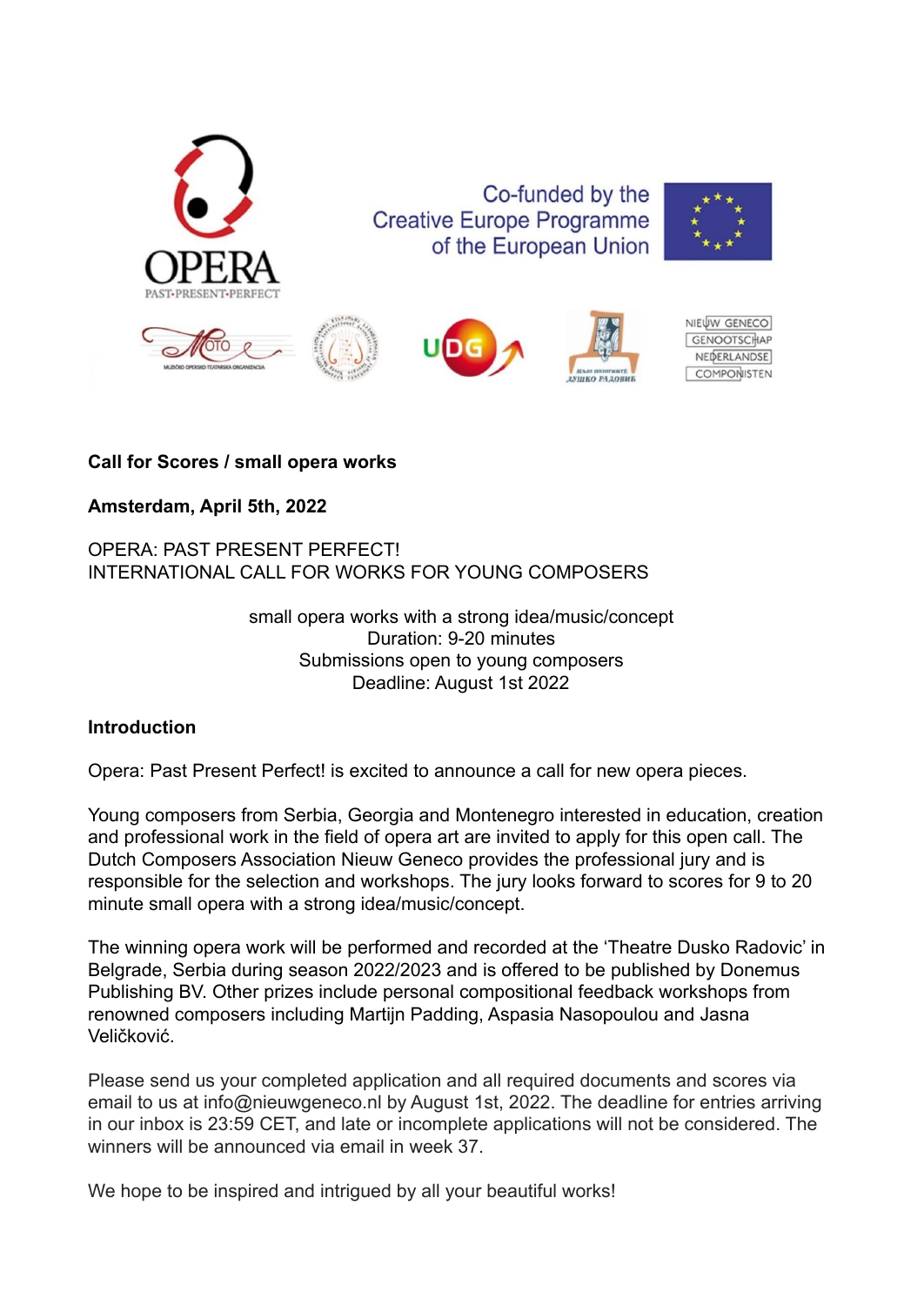## **Call for Scores / small opera works**

- 1. Opera Past Present Perfect announces its first call for opera works. The competition is open to composers born after January 1<sup>st</sup>, 1990, born or residents from Serbia, Montenegro, Georgia.
- 2. **The selected work will be performed in Theatre "Dusko Radovic" in Belgrade, Serbia** in the season 2022-2023, under the responsibility of Music, Opera and Theatre Organization MOTO. Travel and accommodation costs will be covered. The winning opera composition is offered to be published by Donemus Publishing BV. Also the winner and selected nominees will be offered 25% discount on the Donemus catalogue for one year. Other prizes include **personal compositional feedback workshops** from renowned composers including Martijn Padding, Aspasia Nasopoulou and Jasna Veličković. Also partners will **support talent**, help create strong networks and professional opportunities for selected composers. All contestants will be invited to participate in online **workshops and masterclasses** about all aspects of (writing) new opera. Among them, there will be a workshop by Aleksandra Marković, manager New Titles, Rental/Sales Donemus, about grand rights and entrepreneurship.
- 3. The deadline of submission is **August 1st, 2022 23:59 CET**. The results will be emailed to the participants on the 7th of september.
- 4. The subject of the competition is a small opera/act with a duration from 9 to 20 minutes. Instrumentation up to 1-14 musicians **(2fl., ob., perc., 2hrp., 4 vln., 2 vla., cl., db.)** and all voice ranges **(1 alto, 1 soprano, 1 tenor, 1 bass**). Electronics and fixed media pieces are allowed. The jury will give a preference to the small opera productions (without a choir), works with a strong idea/music/concept.
- 5. Language of the libretto has to be in English, gibberish, French, Italian, German or the composer's mother tongue. Composers should include a transliteration of the libretto in English.
- 6. All documents should be in PDF format and have a Soundfile attached.
- 7. The selection will be anonymous. Therefore the composer's name should be removed from all scores.
- 8. Next to the scores, please send in a separate PDF-file containing the identity of the composer (name and address, nationality, telephone number, email, website, short CV).
- 9. One participant can submit no more than **one** composition.
- 10.Composers can submit existing works created between 2016-2022. They may have been performed, awarded or published. Please include thorough documentation.
- 11. Submissions can only be done by sending an email to [info@nieuwgeneco.nl](mailto:info@nieuwgeneco.nl)
- 12.All files should be either attached to the e-mail (if less than 20MB) or download/streamable through a link to a website where the file remains until